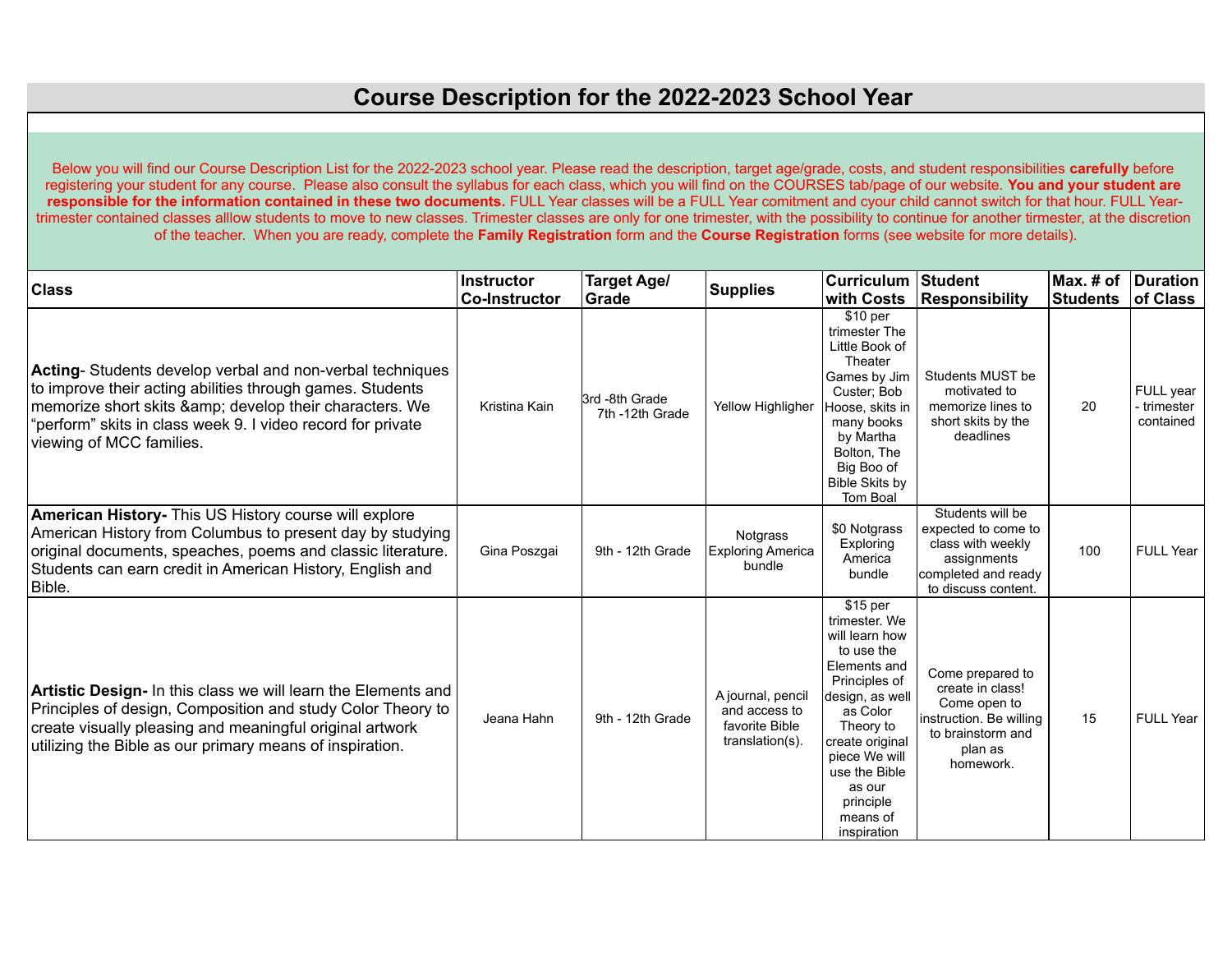| ASL Preschool- This is a beginner or no previous<br>knowledge ASL(American Sign Language) class for kids to<br>learn vocabulary and short phrases in ASL. Classes will be<br>taught with resources like short videos, flashcards, games to<br>help them learn, and practicing signs in class.                                                                           | Elise Loucks                   | Ages 3-6         | None                     | \$10 per<br>trimester<br>Curriculum<br>provided                  | practice at home                                                                                                                                                                                                              | 8   | <b>FULL</b><br>Year,<br>Trimester<br>Contained        |
|-------------------------------------------------------------------------------------------------------------------------------------------------------------------------------------------------------------------------------------------------------------------------------------------------------------------------------------------------------------------------|--------------------------------|------------------|--------------------------|------------------------------------------------------------------|-------------------------------------------------------------------------------------------------------------------------------------------------------------------------------------------------------------------------------|-----|-------------------------------------------------------|
| ASL Level 1 - This is a beginner class, or no previous<br>knowledge of ASL class, for kids to learn vocabulary and<br>short phrases in ASL. Classes will be taught with resources<br>like short videos, flashcards, games and practicing signs in<br>class. The class will consist of learning new signs each<br>week and using the signs within the classroom setting. | Elise Loucks                   | 1st - 6th Grade  | None                     | \$10 per<br>trimester<br>Curriculum<br>provided                  | Children need to be<br>able to sit quietly for<br>the occasional video<br>instruction. Children<br>also need to be able<br>to listen to direction.<br>sit quietly at the table<br>when doing work,<br>and want to be<br>there | 15  | <b>FULL</b><br>Year.<br><b>Trimester</b><br>Contained |
| ASL Level 2 - This is a beginner class for introducing<br>students to ASL (American Sign Language) The class will<br>consist of learning new signs each week and using the signs<br>within the classroom setting. This level will include signing<br>with praise or "clean" secular music (no singing required)                                                         | Elise Loucks                   | 7th-12th         | None                     | \$10 per<br>trimester<br>Curriculum<br>provided.                 | Practicing at home.<br>Limited homework<br>assignments to help<br>students learn the<br>language                                                                                                                              | 12  | 1 Trimester                                           |
| Astronomy- In this class we will explore the universe,<br>contemplate space mysteries, and discover the wonders of<br>the cosmos.                                                                                                                                                                                                                                       | Gina Poszgai                   | 8th -112th Grade | Apologia HS<br>Astronomy | None<br>Apologia HS<br>Astronomy                                 | Complete all<br>assignments and<br>participate during<br>class. It is not<br>necessary for<br>students to<br>graspadvanced math<br>in text<br>to receive credit for<br>this course.                                           | 100 | 1 Trimester                                           |
| <b>Auto Machanics-This class teaches the basics of auto</b><br>mechanics and essential skills necessary when<br>owning/operating a vehicle.                                                                                                                                                                                                                             | Simeon Borsman                 | 10th -12th Grade | None                     | \$0, None                                                        | Students are<br>expected to pay<br>attention and take<br>notes and have a<br>willingness to learn.                                                                                                                            | 10  | 1 Trimester                                           |
| Dance- In this class we will learn and practice various types<br>of dance. Each trimester will focus on a different type of<br>dance. Beginning with Countryand square dancing. Then<br>ballroom dances including Swing Dance, Foxtrot, Hustle,<br>Waltz.                                                                                                               | Carrie Borsman<br>Katrina Kain | 7th -12th        | none                     | none                                                             | Willingness to<br>participate and<br>eagerness to learn!                                                                                                                                                                      | 14  | <b>FULL</b><br>Year-<br>Trimester<br>contained        |
| Bible Story Hour- We will spend the hour praising Jesus<br>and learning more of His love for us. Class will begin with<br>Bible songs and then focus on studying the earthly ministry<br>of Jesus.                                                                                                                                                                      | Catrina Hein                   | 1st - 3rd Grade  | none                     | none-A Beka<br>Book Flash-a-<br>Card series on<br>Life of Christ | Students should be<br>ready to sing joyfully<br>and listen quietly                                                                                                                                                            | 20  | <b>FULL</b><br>Year-<br>Trimester<br>contained        |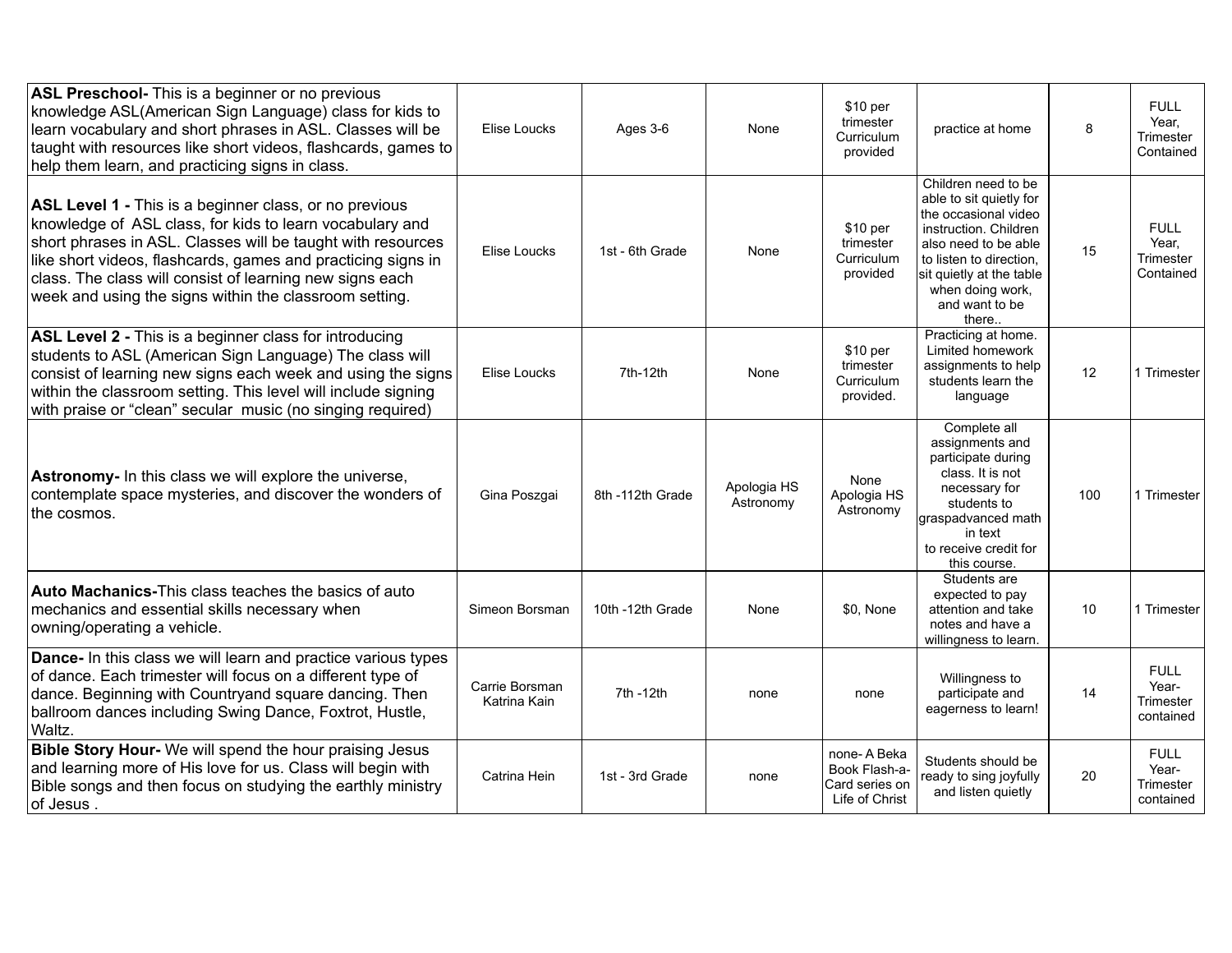| <b>Build Thru Revelation-We will spend two trimesters</b><br>building our way through the book of Revelation. We will<br>focus on a assigned reading in Revelation each week. **All<br>building must be completed at home, not in class!**                                                                                                                                                                                                                           | <b>Kendra Walters</b>           | 7th - 12th Grade | None                                                                                       | None                                                     | Students must read<br>the assigned chapter<br>(s) in the Bible<br>and build a creation<br>illustrating that<br>portion before class<br>leach week. Students<br>must come to class<br>prepared to<br>discuss the reading<br>and share their<br>creations.              | 100 | 1 Trimester                                    |
|----------------------------------------------------------------------------------------------------------------------------------------------------------------------------------------------------------------------------------------------------------------------------------------------------------------------------------------------------------------------------------------------------------------------------------------------------------------------|---------------------------------|------------------|--------------------------------------------------------------------------------------------|----------------------------------------------------------|-----------------------------------------------------------------------------------------------------------------------------------------------------------------------------------------------------------------------------------------------------------------------|-----|------------------------------------------------|
| <b>Chemistry 101-</b> We will work through the entire course<br>duringthe co-op year. Additional experiments oractivities<br>may be added. See syllabus!                                                                                                                                                                                                                                                                                                             | <b>Kendra Walters</b>           | 9th-12th Grade   | None                                                                                       | \$15 Chemistry<br>110                                    | Students must be<br>willing to participate<br>in discussion and<br>experiments in class.<br>They must be willing<br>to complete<br>at home work. Any<br>student who<br>consistently does not<br>complete the work<br>will be moved to<br>study hall. See<br>syllabus! | 100 | <b>FULL Year</b>                               |
| <b>Chemistry/Phyics-</b> In this class, we will explore basic<br>chemistry, such as matter, mixtures and compounds, then<br>students will move into physics, like motion, magnetism,<br>energy, and simple machines.                                                                                                                                                                                                                                                 | Cynthia Beronja<br>Dawn Younger | 6th-8th Grade    | Apologia<br>Exploring Creation<br>with Chemistry<br>and Physics<br>textbook and<br>Journal | \$15.00                                                  | Willingness to<br>participate and<br>eagerness to learn!                                                                                                                                                                                                              | 12  | <b>FULL Year</b>                               |
| <b>Cooking Thru the Ages-</b> This class takes us on a<br>fascinating international journey through civilizations across<br>the ages, showing us who we were, how we lived, and why.<br>But in addition to learning about this history, you'll have the<br>opportunity to taste it and smell it! Biblical times, Middle<br>ages, Renaissance, Colonial, Victorian, Depression, Mid<br>Century and modern times will be covered every 9 weeks<br>over each trimester. | <b>Nicole Fellows</b>           | 6th -12th        | none                                                                                       | \$15 Per Tri,<br>Vintage cook<br>books, Great<br>Courses | Students must come<br>willing to listen and<br>learn, participate in<br>creating dishes, and<br>tasing things outside<br>lof their comfort zone.                                                                                                                      | 15  | <b>FULL</b><br>Year.<br>Trimester<br>Contained |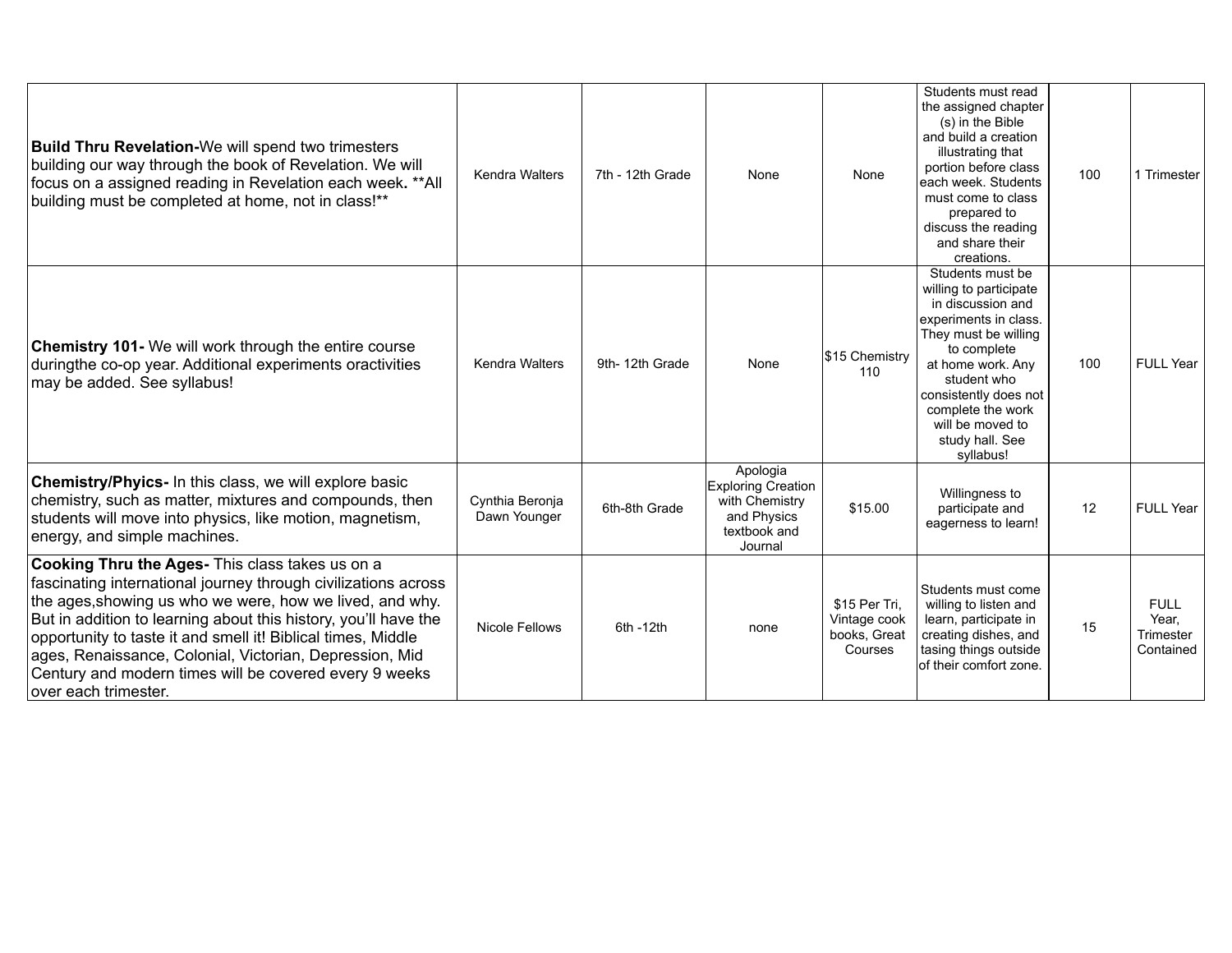| <b>Creative Read Aloud-</b> Students will be read to in class<br>while they choose something creative to do. Different<br>creative manipulatives will be provided during class while<br>students are encouraged to make a project that we build on<br>through the trimester during the reading. | Hannah Werner          | 1st-4th Grade    | None                                                                                                                                   | \$5.00                                                                                                                                     | Students must be<br>willing to quietly<br>listen to the read-<br>aloud story while<br>creating a project<br>pertaining to what is<br>read. They must also<br>be willing to<br>participate in group<br>discussion during<br>each class. | 15  | <b>FULL</b><br>Year,<br>Trimester<br>Contained |
|-------------------------------------------------------------------------------------------------------------------------------------------------------------------------------------------------------------------------------------------------------------------------------------------------|------------------------|------------------|----------------------------------------------------------------------------------------------------------------------------------------|--------------------------------------------------------------------------------------------------------------------------------------------|----------------------------------------------------------------------------------------------------------------------------------------------------------------------------------------------------------------------------------------|-----|------------------------------------------------|
| <b>Creative Writing Bits-</b> Students will either write in class or<br>have an assignment to take home. Students will share their<br>work in class for everyone to enjoy and offer feedback.                                                                                                   | <b>Kendra Walters</b>  | 8th - 12th       | None                                                                                                                                   | \$0, None                                                                                                                                  | Students must be<br>willing to write in<br>response to prompts<br>given and to share<br>their work with<br>others. A right<br>attitude<br>and appropriate<br>content in writing are<br>required.                                       | 100 | <b>FULL</b><br>Year-<br>trimester<br>contained |
| <b>Critical Thinking-</b> This will be a discussion-heavy class.<br>There will be homework as well as in class work of reading<br>and answering the questions to ensure we have rich<br>discussions, develop critical thinking skills and learn the art<br>of argument                          | <b>Heather Schroth</b> | 7th -12 Grade    | The Art of<br>Argument:An<br>introduction to the<br>informal fallacies<br>by Aaron Larsen,<br>Joelle Hodge, and<br><b>Chris Perrin</b> | \$0. The Art of<br>Argument:An<br>introduction to<br>the informal<br>fallacies by<br>Aaron Larsen,<br>Joelle Hodge,<br>and Chris<br>Perrin | Students must<br>complete work,<br>participate in<br>discussion questions<br>and keep a cool<br>head. Be kind.<br>respectful; listen,<br>think and then<br>respond. Remain<br>mature and<br>communicate<br>approprately                | 20  | <b>FULL Year</b>                               |
| <b>Educational Games-</b> Skills learned through playing games<br>are skills you can use to win at life! Play games that involve<br>spelling, deduction, strategy, team work, or trivia.                                                                                                        | <b>Heather Schroth</b> | 5th - 12th Grade | None                                                                                                                                   | \$0 Chess,<br>Scrabble,<br>Banana<br>Grams, Risk,<br>Forbidden<br>Island, Code<br>Names, trivia<br>games, etc.                             | Bring you're 'A'<br>Game and your best<br>attitude.Accept<br>defeat as a sign to<br>work on<br>yourstrategy, speed,<br>accuracy, etc.                                                                                                  | 20  | <b>FULL Year</b><br>Trimester<br>Contained     |
| <b>Elementary ART, Upper-</b> This class will offer students an<br>opportunity to express themselves through art by learning to<br>draw, learning a variety of techniques, and working in a<br>variety of media.                                                                                | <b>Shelley Persing</b> | 3rd - 7th Grade  | None.                                                                                                                                  | \$15 per<br>trimester                                                                                                                      | Students need to<br>come to class ready<br>to learn new art<br>techniques and<br>experiment with a<br>variety of materials<br>(paints, pastels,<br>clayetc.).                                                                          | 20  | FULL year<br>trimester<br>contained            |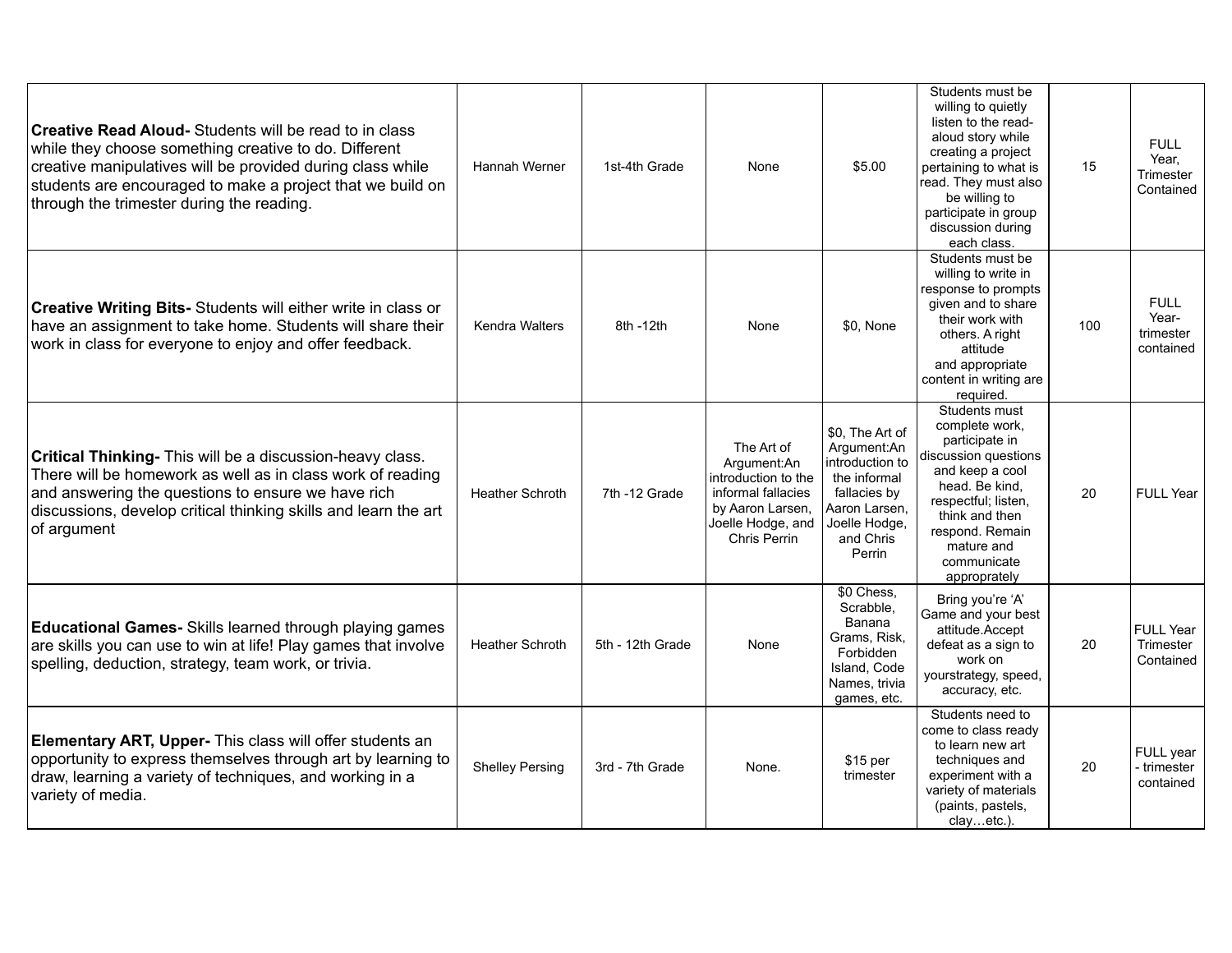| Elementary P.E. (Physical Education) - This class will<br>offer students an opportunity to learn gross motor skills, play<br>games using a variety of equipment/skills. We will work on<br>good sportsmanship, safety when playing in a large group<br>and following the rules of organized games.                                              | Angela Coffman        | K-3rd Grade     | Wear shoes<br>appropriate for<br>running,<br>jumpingbeing<br>active!                                                  | $$0 - None$                                                                                                                                               | Come ready to play<br>and participate!                                                                                                                              | 18   | FULL year<br>trimester<br>contained            |
|-------------------------------------------------------------------------------------------------------------------------------------------------------------------------------------------------------------------------------------------------------------------------------------------------------------------------------------------------|-----------------------|-----------------|-----------------------------------------------------------------------------------------------------------------------|-----------------------------------------------------------------------------------------------------------------------------------------------------------|---------------------------------------------------------------------------------------------------------------------------------------------------------------------|------|------------------------------------------------|
| Elementary P.E. UPPER, (Physical Education)- This class<br>will offer students an opportunity to learn gross motor skills,<br>play games using a variety of equipment/skills. We will work<br>on good sportsmanship, safety when playing in a large<br>group and following the rules of organized games. Warm<br>ups, stretches then fum games! | Carrie Borsman        | 4th - 6th Grade | Wear shoes<br>appropriate for<br>running,<br>jumpingbeing<br>active!                                                  | $$0 - None$                                                                                                                                               | Students need to<br>participated in all<br>aspects of the class.<br>If they are unable to,<br>they can use the<br>Study Hall room                                   | 18   | FULL year<br>trimester<br>contained            |
| Elementary TLP (Total Language Plus) - As students read,<br>they complete worksheets on comprehension, spelling,<br>vocabulary, and grammar. They also choose from numerous<br>enrichment ideas and writing topics relating to the reading<br>assignment.                                                                                       | <b>Christy Pruett</b> | 3rd - 5th Grade | TLP workbooks.<br>Novel, pencil,<br>notebook/binder                                                                   | $$5$ TLP<br>workbooks<br>and novels for<br>The Whipping<br>Boy<br>(1stTrimester),<br>Shiloh(2nd<br>trimester) and<br>Charlotte's<br>Web<br>(3rdTrimester) | Students must come<br>to class prepared<br>with their unit of the<br>week completed, and<br>be prepared to<br>discuss it in class.                                  | 1000 | <b>FULL</b><br>Year,<br>Trimester<br>Contained |
| Fun with Shapes and Numbers- This class will work with<br>preschool students in learning shapes, colors, numbers and<br>basic math using manipulatives and games                                                                                                                                                                                | Shoshannah Ragan      | ages 3-6        | None                                                                                                                  | \$5.00                                                                                                                                                    | Students will be<br>expected to sit<br>quietly and be able<br>to listen<br>for short lengths of<br>time. There will be<br>breaks for them to<br>wiggle and stretch. | 8    | FULL year<br>trimester<br>contained            |
| <b>Government and Econ-</b> This class covers the Biblical<br>pattern for government and the constitution, how being<br>knowledgeable about economics will help students become<br>better stewards of the Lord's money                                                                                                                          | Annette McIndoo       | 8th -12th       | None                                                                                                                  | \$0, Notgrass:<br>Exploring<br>Government,<br>We Hold<br>These Truths,<br>Exploring<br>Economics.<br>Making<br>Choices and<br>the student<br>review books | Come to class<br>prepared, lessons<br>read, and projects<br>completed                                                                                               | 15   | <b>FULL Year</b>                               |
| Health and Nutrition- We will discuss anatomy, physiology<br>along with nutrition, diet and exercise                                                                                                                                                                                                                                            | Annette McIndoo       | 8th-12th        | Apologia:<br><b>Exploring Creation</b><br>with Health and<br>Nutrition textbook,<br>Student<br>Notebooking<br>Journal | \$0, Apologia:<br>Exploring<br>Creation with<br>Health and<br>Nutrition                                                                                   | Come to class<br>prepared, lessons<br>read, and projects<br>completed                                                                                               | 15   | FULL Year                                      |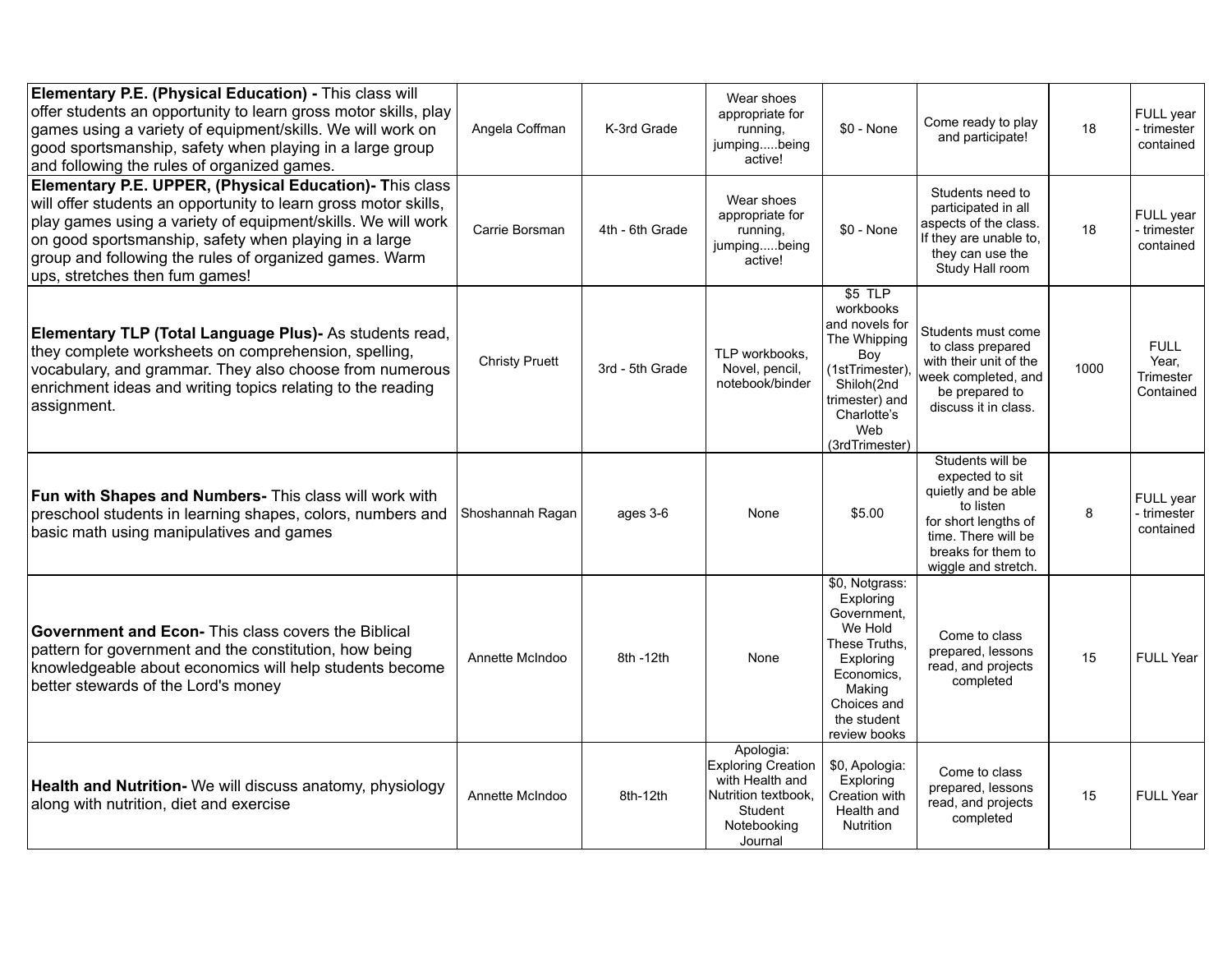| High School PE- Students will do a warm-up and some<br>stretches. Then we will play an active game such as:<br>Capture the flag, 4 square, Frisbee, volleyball.                                                                                          | Carrie Borsman                             | 7th - 12th Grade | Please wear<br>tennis shoes or<br>some sort of<br>athletic<br>footwear, water<br>bottle                                                                                                                         | none                                                                                                                                                                               | Students will need to<br>be in physical good<br>condition. Capable of<br>such things as<br>running, throwing,<br>kicking a ball.<br>jumping etc<br>Willingness and<br>participation!<br>Students must<br>participate in every<br>aspect of the class.<br>Sitting on the<br>sidelines is not<br>acceptable. | 18   | FULL year<br>trimester<br>contained            |
|----------------------------------------------------------------------------------------------------------------------------------------------------------------------------------------------------------------------------------------------------------|--------------------------------------------|------------------|-----------------------------------------------------------------------------------------------------------------------------------------------------------------------------------------------------------------|------------------------------------------------------------------------------------------------------------------------------------------------------------------------------------|------------------------------------------------------------------------------------------------------------------------------------------------------------------------------------------------------------------------------------------------------------------------------------------------------------|------|------------------------------------------------|
| High School TLP(Total Language Plus)- As students<br>read, they complete worksheets on comprehension,<br>spelling, vocabulary, and grammar. They also choose from<br>numerous enrichment ideas and writing topics relating to the<br>reading assignment. | <b>Christy Pruett</b><br>Jessie Hunsberger | 9th -12th Grade  | TLP workbooks.<br>Novel, pencil,<br>notebook/binder                                                                                                                                                             | \$15, TLP<br>workbooks<br>and novels for<br>The Bronze<br>Bow(1st<br>Trimester),<br>Around the<br>World in 80<br>Days (2nd<br>trimester)<br>and The<br>Yearling (3rd<br>Trimester) | Students must come<br>to class prepared<br>with their unit ofthe<br>week completed, and<br>be prepared to<br>discuss it inclass.                                                                                                                                                                           | 1000 | <b>FULL Year</b><br>Trimester<br>Contained     |
| Interior Design- Learn the basics of interior design<br>1 st Trimester: Elements of Design<br>2 nd Trimester: Principles of Design<br>3 rd Trimester: Materials and Finishes, personal<br>project                                                        | Heather Schroth.<br>Jeana Hahn             | 8th - 12th grade | Class fee covers<br>supplies, bring<br>your supplies<br>to class each<br>week. Any<br>donations of<br>magazines,<br>tracing paper, etc.<br>are welcome<br>whether your child<br>is taking this class<br>or not. | \$15 per<br>Trimester.<br>None                                                                                                                                                     | Do you best, be<br>positive and<br>supporting of<br>others' work, be<br>willing to share your<br>work<br>with others, and give<br>and graciously<br>accept<br>critique.                                                                                                                                    | 22   | <b>FULL</b><br>Year-<br>trimester<br>contained |
| Liberty Kids- Students will be watching 2 episodes of<br>Liberty Kids per class session. Additional coloring or<br>worksheets may be included. Liberty Kids is a cartoon series<br>following children living during the Revolutionary War.               | Catrina Hein                               | 1st-6th          | Pencils                                                                                                                                                                                                         | <b>Liberty Kids</b>                                                                                                                                                                | Capable of sitting<br>quietly through the<br>programs.                                                                                                                                                                                                                                                     | 15   | 1 trimester                                    |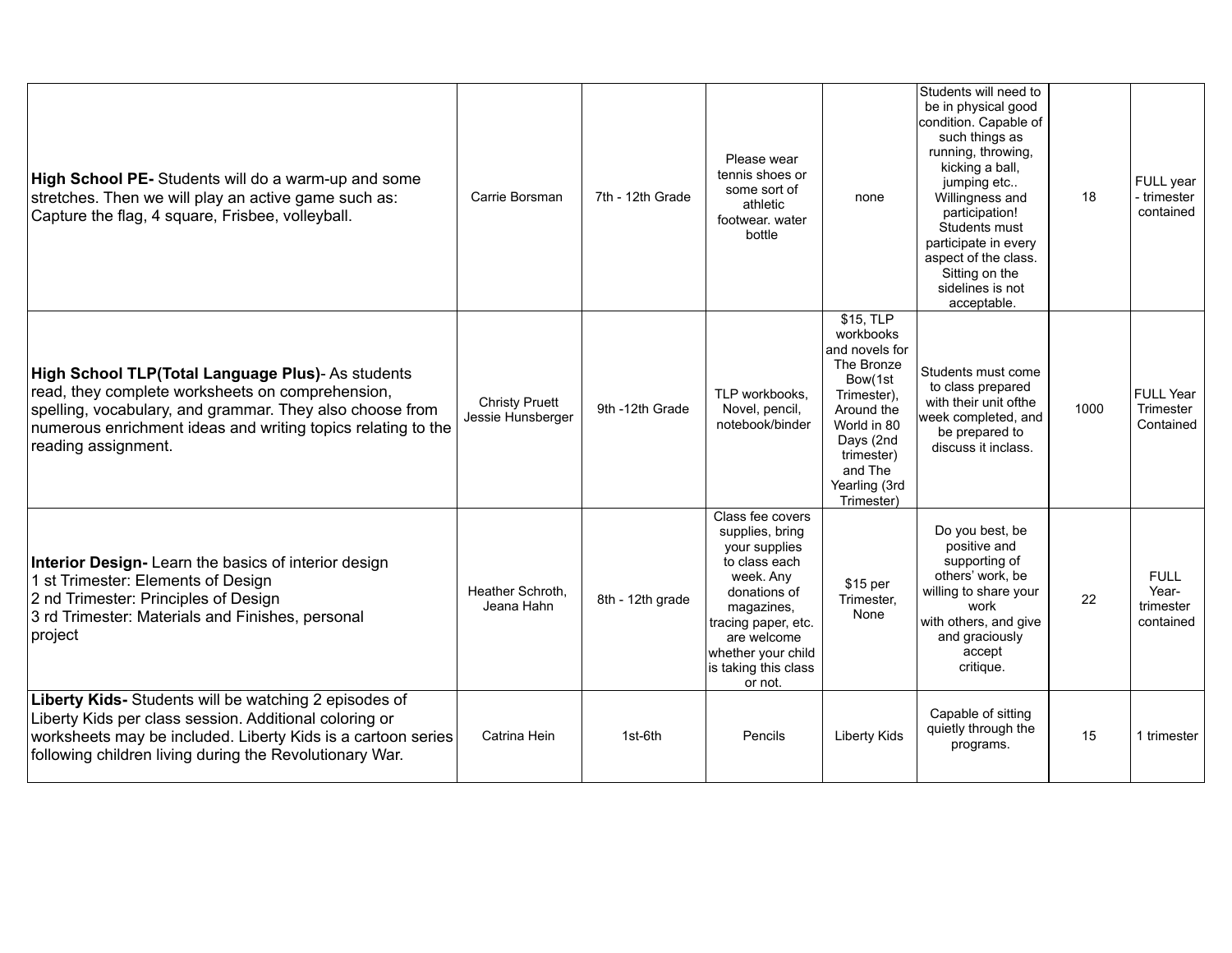| Life of Fred Math-Students will be read to in class and will<br>answer a fequestions after each chapter. We will go over<br>basic mathfacts starting with addition.                                                                      | Hann Werner            | 1st-4th Grade | None                                                                                          | \$5. Life of<br><b>Fred Math</b><br>(Provided). | Students must be<br>willing to sit and<br>listen to stories<br>that include math<br>read aloud and<br>answer questions<br>at the end of each<br>chapter. They must<br>also be<br>willing to practice<br>math facts together<br>in groups and<br>as a class.                              | 15  | <b>FULL</b><br>Year,<br>Trimester<br>contained |
|------------------------------------------------------------------------------------------------------------------------------------------------------------------------------------------------------------------------------------------|------------------------|---------------|-----------------------------------------------------------------------------------------------|-------------------------------------------------|------------------------------------------------------------------------------------------------------------------------------------------------------------------------------------------------------------------------------------------------------------------------------------------|-----|------------------------------------------------|
| Our Star Spangled Story- Elementary school history<br>course that highlights key people and events in America<br>from before the European immigration to modern times.<br>Homeschool, biblical view curriculum with workbook<br>lessons. | <b>Kelly Gates</b>     | 1st-4th Grade | Notgrass Our<br>Star-Spangled<br><b>Story Textbooks</b><br>Parts 1 and 2:<br>Student Workbook | \$0, Notgrass                                   | Students will be<br>expected to read the<br>unit(s) ahead and be<br>prepared to complete<br>workbook pages<br>during class for<br>review. Students<br>need basic reading.<br>writing and<br>comprehension skills<br>in order to read<br>lessons and<br>complete workbook<br>assignments. | 12  | <b>FULL Year</b>                               |
| Phonics- Will work on a new sound each week with<br>worksheets and interactive games and activities. Will also<br>work into reading simple words.                                                                                        | Rachel Langhofer       | Ages 5-6      | None                                                                                          | \$10, Christian<br>Light                        | Have a willing<br>attitude and be able<br>to listen and follow<br>instructions                                                                                                                                                                                                           | 10  | <b>FULL</b><br>Year.<br>Trimester<br>contained |
| Preschool ABC's- This class will familiarize students with<br>letters and sounds                                                                                                                                                         | Liz Paris              | Ages 3 - 5    | none                                                                                          | \$5, none                                       | Students must be<br>willing to sit and<br>listen                                                                                                                                                                                                                                         | 100 | <b>FULL</b><br>Year,<br>Trimester<br>contained |
| Preschool Arts and Crafts- We will be using multiple<br>media, including paint, clay, felt and foam to create art and<br>craft projects                                                                                                  | Dana Payton            | Ages 3-6      | none                                                                                          | \$5, None                                       | Play nicely                                                                                                                                                                                                                                                                              | 10  | <b>FULL</b><br>Year,<br>Trimester<br>contained |
| <b>Preschool Bible-</b> Students will listen to a bible lesson in<br>class. We will work on memory verses and some primary<br>level songs and artwork.                                                                                   | Hannah Werner          | Ages 3-6      | None                                                                                          | \$5 Leading<br>Little Ones to<br>God            | Students must be<br>willing to listen to a<br>story and participate<br>in singing and<br>coloring together.                                                                                                                                                                              | 15  | <b>FULL</b><br>Year.<br>Trimester<br>contained |
| Preschool P.E. - This class will offer students an<br>opportunity to learn gross motor skills, play games using a<br>variety of equipment and work on basic knowledge of colors,<br>shapes, abc's, etc.through games/movement.           | <b>Shelley Persing</b> | Ages 3 - 6    | Wear shoes<br>appropriate for<br>running,<br>jumpingbeing<br>active!                          | \$0 - None                                      | Come ready to play<br>and participate!                                                                                                                                                                                                                                                   | 12  | FULL year<br>trimester<br>contained            |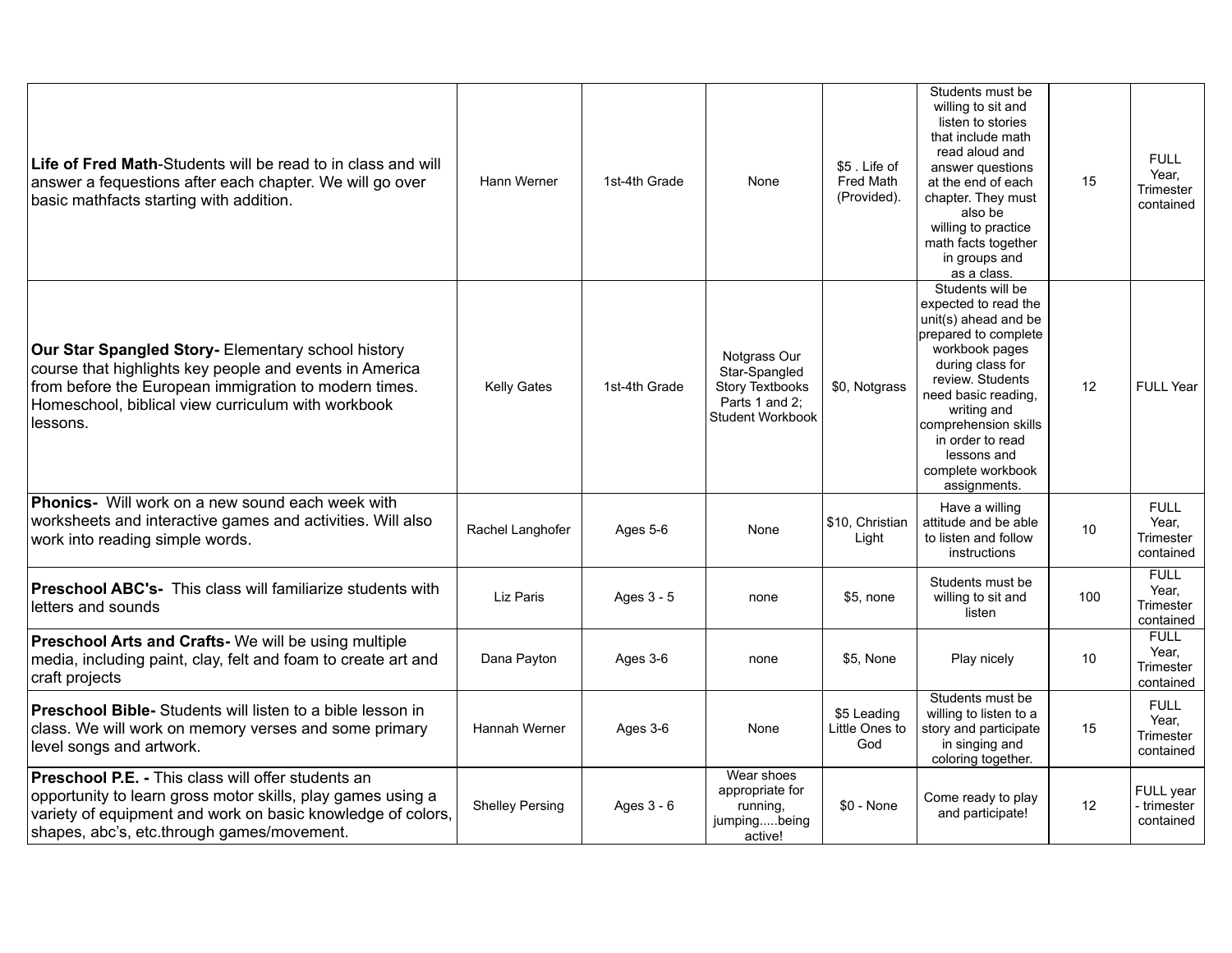| <b>Preschool Play-</b> An unstructured class to unwind towards<br>the end of the day. Play doh, puzzles and other fun things!                                                                                                                                                                                                                                                                                                       | Dana Payton                | Ages 3-6        | none                                                                                                                                                                                                  | \$5 per<br>trimester                                                                                                                                              | come ready to play,<br>have fun and relax                                                                                                                                                     | 10             | Full Year-<br>trimester<br>contained           |
|-------------------------------------------------------------------------------------------------------------------------------------------------------------------------------------------------------------------------------------------------------------------------------------------------------------------------------------------------------------------------------------------------------------------------------------|----------------------------|-----------------|-------------------------------------------------------------------------------------------------------------------------------------------------------------------------------------------------------|-------------------------------------------------------------------------------------------------------------------------------------------------------------------|-----------------------------------------------------------------------------------------------------------------------------------------------------------------------------------------------|----------------|------------------------------------------------|
| Preschool Science- This class wil introduce students to<br>science thru hands on activites, relevenat books, sensory<br>play and a focus on the bible!                                                                                                                                                                                                                                                                              | Liz Paris, Dawn<br>Younger | Pre School-K    | None                                                                                                                                                                                                  | \$5, Pocket Of<br>Science                                                                                                                                         | Students must nbe<br>able to sit and listen<br>well                                                                                                                                           | 8              | 1 Trimester                                    |
| <b>Primary Elementary ART (K - 2nd) - This class will offer</b><br>students an opportunity to express themselves through art<br>by learning to draw, learning a variety of techniques, and<br>working in a variety of media.                                                                                                                                                                                                        | <b>Shelly Persing</b>      | K - 2nd Grade   | None.                                                                                                                                                                                                 | \$15 per<br>trimester                                                                                                                                             | Students need to<br>come to class ready<br>to learn new art<br>techniques and<br>experiment with a<br>variety of materials<br>(paints, pastels,<br>clayetc.).                                 | 12             | <b>FULL</b><br>Year,<br>trimester<br>contained |
| Reading Intervention- This class is individually designed<br>for students in need of reading intervention due to dyslexia,<br>processing disorders, or significant meeting delays. I will<br>meet with any parents who<br>are interested to custom a course of action for their child.                                                                                                                                              | Lori Loucks                | Any             | none                                                                                                                                                                                                  | $\overline{50}$<br>combination of<br>Barton<br>Reading<br>System:<br>Abeka Phonics<br>and Seeing<br>Stars. All<br>Orton-<br>Gillingham<br>based<br>interventions. | Must come with a<br>good attitude and<br>willing to learn                                                                                                                                     | $\overline{2}$ | <b>FULL Year</b>                               |
| Slippery, Slimy!- Students will enjoy a story and then be<br>able to experience the story with different sensory activities.                                                                                                                                                                                                                                                                                                        | Cynthia Beronja            | 3-5 years old   | none                                                                                                                                                                                                  | \$10 <sub>per</sub><br>trimester                                                                                                                                  | Students must be<br>able to sit and listen                                                                                                                                                    | 8              | <b>FULL Year</b><br>Trimester<br>Contained     |
| Speech/Composition- Students will learn how to<br>communicate more effectively, how to write better parers<br>and speak effectively                                                                                                                                                                                                                                                                                                 | Annette McIndoo            | 9th-12th Grade  | None                                                                                                                                                                                                  | \$0                                                                                                                                                               | Students must be<br>willing to write<br>inresponse to<br>prompts given and to<br>sharetheir work with<br>others. Aright<br>attitude and<br>appropriate content<br>in writing are<br>required. | 100            | <b>FULL Year</b><br>Trimester<br>Contained     |
| <b>Swimming Creatures (Apologia): Lower Elementary -</b><br>This science class that will cover the Swimming Creatures of<br>the 5th Day of Creation. The class includes activities at<br>home and in class, notebook activities, special projects,<br>and hands-on experiments to teach kids about aquatic<br>animals, whales, seals, fish, sharks, reptiles, Cephalopods<br>and many other creatures you didn't even know existed! | Nicole Fellows             | 1st - 3nd Grade | Each family will<br>need the<br>Apologia: Flying<br>Creatures<br>textbook. Each<br>student will need<br>the Swimming<br><b>Creatures Journal</b><br>(Junior) Families<br>can share and<br>make copies | \$15/year.                                                                                                                                                        | Students need to<br>read the assigned<br>pages in their<br>textbook and<br>complete Journal<br>assignments. Come<br>to class ready to<br>participate.                                         | 20             | <b>FULL Year</b>                               |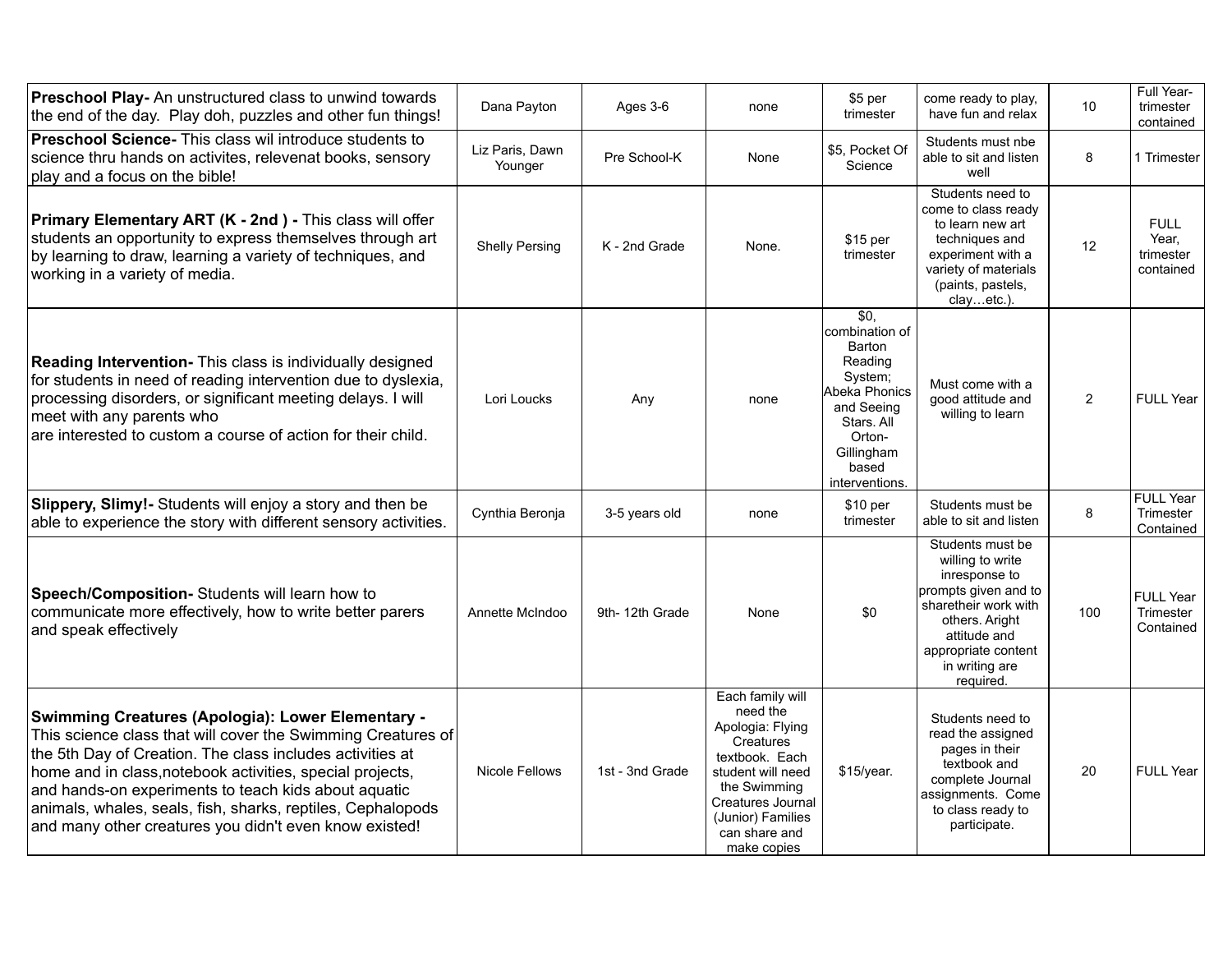| <b>Swimming Creatures (Apologia): Upper Elementary -</b><br>This science class that will cover the Swimming Creatures of<br>the 5th Day of Creation. The class includes activities at<br>home and in class, notebook activities, special projects,<br>and hands-on experiments to teach kids about aquatic<br>animals, whales, seals, fish, sharks, reptiles, Cephalopods<br>and many other creatures you didn't even know existed! | <b>Nicole Fellows</b> | 3rd - 6th Grade | Each family will<br>need the<br>Apologia: Flying<br>Creatures<br>textbook. Each<br>student will need<br>the Swimming<br>Creatures Journal<br>(Junior) Families<br>can share and<br>make copies | $$15/year$ .                                                                                                                                                                                                            | Students need to<br>read the assigned<br>pages in their<br>textbook and<br>complete Journal<br>assignments. Come<br>to class ready to<br>participate. | 15 | <b>FULL Year</b>                               |
|-------------------------------------------------------------------------------------------------------------------------------------------------------------------------------------------------------------------------------------------------------------------------------------------------------------------------------------------------------------------------------------------------------------------------------------|-----------------------|-----------------|------------------------------------------------------------------------------------------------------------------------------------------------------------------------------------------------|-------------------------------------------------------------------------------------------------------------------------------------------------------------------------------------------------------------------------|-------------------------------------------------------------------------------------------------------------------------------------------------------|----|------------------------------------------------|
| <b>Tea Time Adventures-</b> This class will be a time to have<br>some tea and listen to some adventurous readings from<br>classic literature. This class is designed to be fun for both<br>boys and girls                                                                                                                                                                                                                           | Shoshannah Ragan      | 4th - 8th Grade | none                                                                                                                                                                                           | \$5 per<br>Trimester, The<br>Lion, the Witch<br>and the<br>Wardrobe, C.S.<br>Lewis, The<br>Magician's<br>Nephew C.S.<br>Lewis, Swiss<br>Family<br>Robinson<br>Johann David<br>Wyss, The<br>Hardy Boys<br>Franklin Dixon | No student<br>responsibilities at<br>home. In class.<br>students are<br>responsible to listen<br>and participate in<br>classroom<br>discussion.       | 15 | <b>FULL</b><br>Year.<br>Trimester<br>Contained |